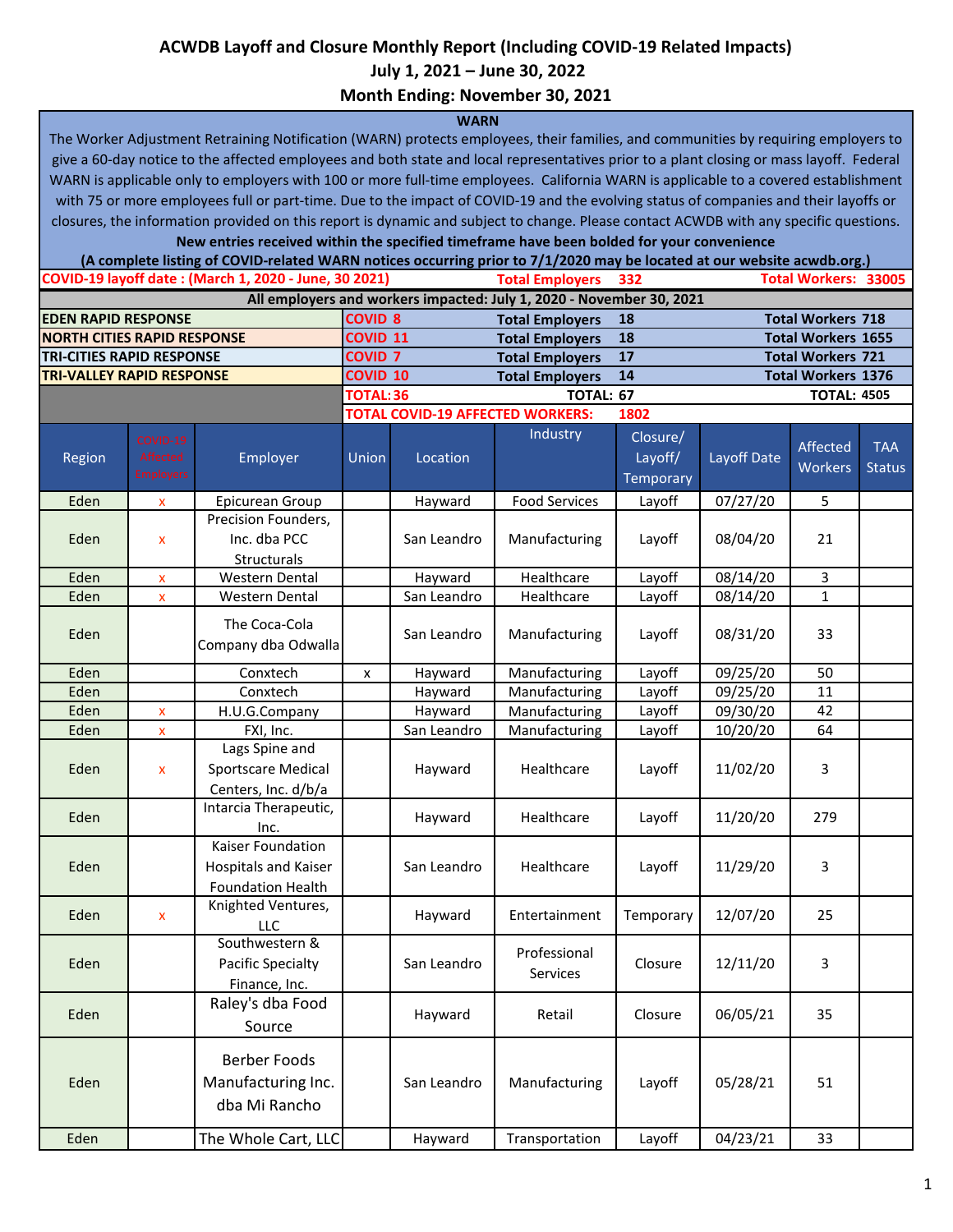## **ACWDB Layoff and Closure Monthly Report (Including COVID-19 Related Impacts) July 1, 2021 – June 30, 2022 Month Ending: November 30, 2021**

| Eden                 |                                    | <b>Gallo Sales</b><br>Company Inc                                                    |   | Hayward           | Transportation           | Layoff    | 09/11/21               | 91             |  |
|----------------------|------------------------------------|--------------------------------------------------------------------------------------|---|-------------------|--------------------------|-----------|------------------------|----------------|--|
| <b>North Cities</b>  |                                    | Philz Coffee, Inc.                                                                   |   | Berkeley          | <b>Food Services</b>     | Layoff    | 07/15/20               | $\overline{2}$ |  |
| <b>North Cities</b>  | $\mathsf{x}$<br>$\pmb{\mathsf{x}}$ | PT Gaming, LLC                                                                       |   | Emeryville        | Entertainment            | Layoff    | 07/17/20               | 71             |  |
| <b>North Cities</b>  | X                                  | <b>BPR Properties</b><br>Management, LLC dba<br><b>BPR Hotels, Shattuck</b><br>Hotel |   | Berkeley          | Hospitality              | Layoff    | 07/25/20               | 98             |  |
| <b>North Cities</b>  | $\pmb{\mathsf{x}}$                 | Epicurean Group                                                                      |   | Albany            | <b>Food Services</b>     | Layoff    | 07/27/20               | 32             |  |
| <b>North Cities</b>  | X                                  | Epicurean Group                                                                      |   | Albany            | <b>Food Services</b>     | Layoff    | $\frac{1}{07}{27}{20}$ | 5              |  |
| <b>North Cities</b>  | X                                  | Epicurean Group                                                                      |   | Berkeley          | <b>Food Services</b>     | Layoff    | 07/27/20               | 11             |  |
| <b>North Cities</b>  | X                                  | YMCA of the East Bay                                                                 |   | Albany            | Healthcare               | Layoff    | 07/30/20               | 66             |  |
| <b>North Cities</b>  | X                                  | YMCA of the East Bay                                                                 |   | Berkeley          | Healthcare               | Layoff    | 07/30/20               | 224            |  |
| <b>North Cities</b>  | $\mathsf{x}$                       | <b>HYATT</b> House<br>Emeryville                                                     |   | Emeryville        | Hospitality              | Temporary | 08/14/20               | 89             |  |
| <b>North Cities</b>  | $\mathsf{x}$                       | Hornblower Cruises &<br>Events, LLC                                                  |   | Berkeley          | Entertainment            | Layoff    | 08/20/20               | 30             |  |
| <b>North Cities</b>  |                                    | Raiders Football Club,<br><b>LLC</b>                                                 | x | Alameda           | Entertainment            | Closure   | 08/22/20               | 492            |  |
| <b>North Cities</b>  | $\mathsf{x}$                       | Courtyard<br>Management<br>Corporation                                               |   | Emeryville        | Hospitality              | Layoff    | 03/01/21               | 85             |  |
| <b>North Cities</b>  |                                    | Clif Bar & Company                                                                   |   | Emeryville        | <b>Food Services</b>     | Layoff    | 04/23/21               | 101            |  |
| <b>North Cities</b>  |                                    | MobiTV Inc.                                                                          |   | Emeryville        | Technology               | Layoff    | 5/2/2021               | 86             |  |
| <b>North Cities</b>  |                                    | <b>S&amp;C Electric Company</b>                                                      | x | Alameda           | Manufacturing            | Closure   | 10/29/2021             | 31             |  |
| <b>North Cities</b>  |                                    | Zymergen Inc                                                                         |   | Emeryville        | Manufacturing            | Layoff    | 11/22/2021             | 106            |  |
| <b>North Cities</b>  |                                    | <b>Adamas Pharmaceuticals</b><br>Inc                                                 |   | Emeryville        | Manufacturing            | Layoff    | 12/27/2021             | 60             |  |
| <b>North Citites</b> |                                    | Albany Subaru                                                                        |   | Emeryville        | Retail                   | Closure   | 11/16/2021             | 66             |  |
| Tri-Cities           | X                                  | Philz Coffee, Inc.                                                                   |   | Fremont           | <b>Food Services</b>     | Layoff    | 07/15/20               | 5              |  |
| <b>Tri-Cities</b>    | X                                  | Epicurean Group                                                                      |   | Fremont           | <b>Food Services</b>     | Layoff    | 07/27/20               | 6              |  |
| <b>Tri-Cities</b>    | X                                  | <b>Tailored Shared</b><br>Services, LLC                                              |   | Fremont           | Retail                   | Temporary | 07/28/20               | 86             |  |
| <b>Tri-Cities</b>    |                                    | Seagate US, LLC                                                                      |   | Fremont           | Manufacturing            | Layoff    | 08/04/20               | 78             |  |
| <b>Tri-Cities</b>    | $\mathbf x$                        | Western Dental                                                                       |   | Fremont           | Healthcare               | Layoff    | 08/14/20               | $\mathbf{1}$   |  |
| <b>Tri-Cities</b>    | $\pmb{\mathsf{X}}$                 | nVent Thermal, LLC                                                                   |   | <b>Union City</b> | Manufacturing            | Temporary | 09/13/20               | $\mathbf{1}$   |  |
| <b>Tri-Cities</b>    |                                    | Kaiser Foundation<br>Hospitals and Kaiser<br><b>Foundation Health</b><br>Plan, Inc.  |   | Fremont           | Healthcare               | Layoff    | 11/29/20               | $\mathbf{1}$   |  |
| <b>Tri-Cities</b>    |                                    | Southwestern &<br>Pacific Specialty<br>Finance, Inc.                                 |   | Fremont           | Professional<br>Services | Closure   | 12/11/20               | $\mathbf{1}$   |  |
| Tri-Cities           |                                    | <b>Corning Optical</b><br><b>Communications LLC</b>                                  |   | <b>Union City</b> | Technology               | Layoff    | 01/01/21               | 196            |  |
| <b>Tri-Cities</b>    |                                    | Ichor Systems, Inc.                                                                  |   | <b>Union City</b> | Manufacturing            | Layoff    | 03/21/21               | 78             |  |
| Tri-Cities           |                                    | Spectranetics LLC                                                                    |   | Fremont           | Healthcare               | Layoff    | 03/31/21               | 56             |  |
| <b>Tri-Cities</b>    | X                                  | Smiths Detection, Inc.                                                               |   | Newark            | Technology               | Layoff    | 04/30/21               | 4              |  |
| Tri-Cities           | $\pmb{\mathsf{x}}$                 | All about Parking, Inc                                                               |   | Fremont           | Professional<br>Services | Layoff    | 3/11/2021              | 5              |  |